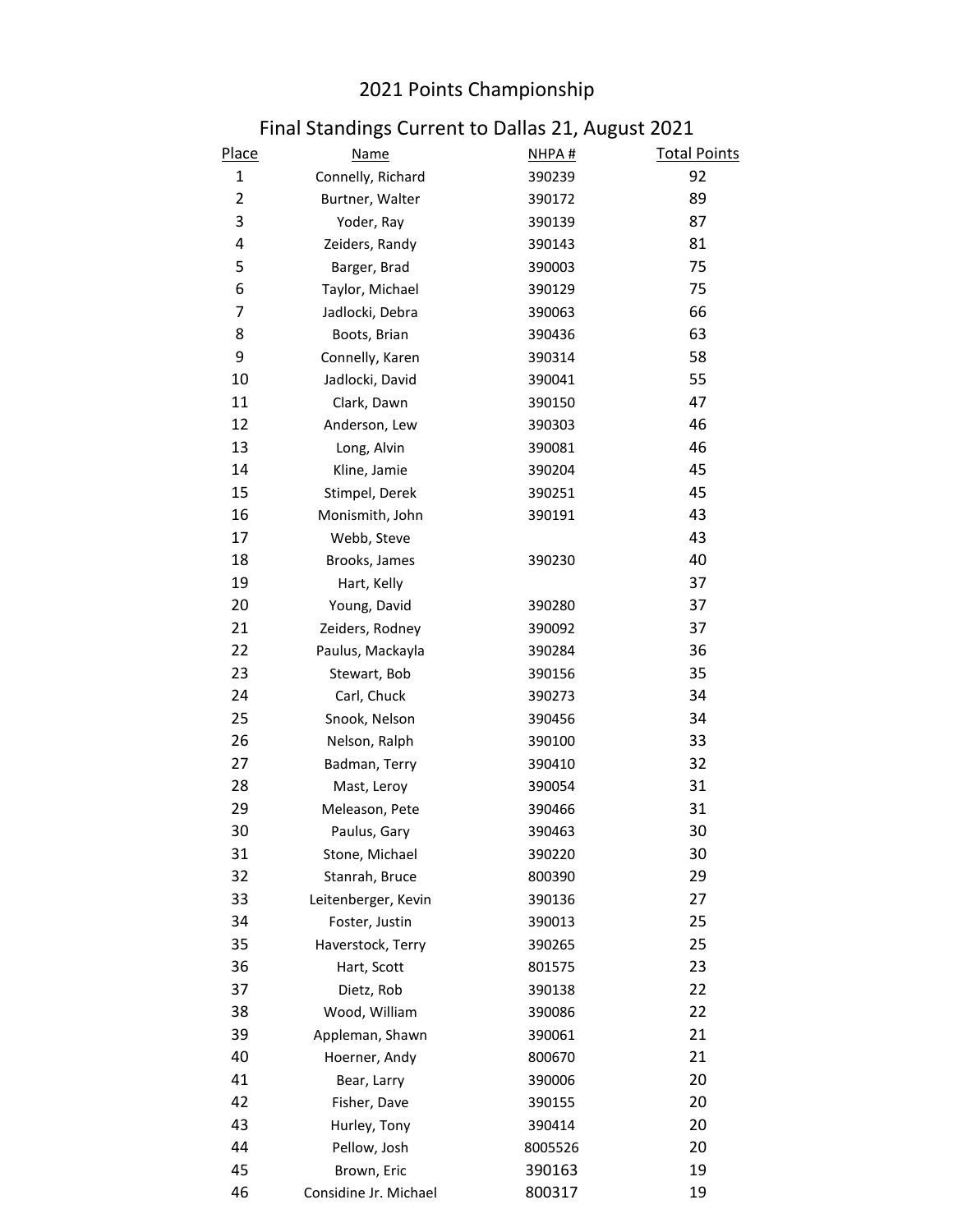| 47 | Deyarmin, Jeff       | 395192 | 19 |
|----|----------------------|--------|----|
| 48 | Hawk, Rick           | 390197 | 19 |
| 49 | Combs, Bill          | 390044 | 18 |
| 50 | Pellow, John         | 800525 | 17 |
| 51 | Cox, Donald          | 390158 | 15 |
| 52 | Dove, James          | 390281 | 15 |
| 53 | Fenton, Mike         | 390218 | 15 |
| 54 | Patterson, Lawerence | 390249 | 15 |
| 55 | Powell, Gary         | 390058 | 15 |
| 56 | Webb, Steve          | 801168 | 15 |
| 57 | Barbour, Owen        | 390271 | 14 |
| 58 | McConnell, Barb      | 390190 | 14 |
| 59 | Nelson Jr., Ralph    | 390439 | 14 |
| 60 | Foster, Brayden      | 390447 | 13 |
| 61 | Garstka, Tom         | 390400 | 13 |
| 62 | HannOn, Greg         | 390467 | 13 |
| 63 | Wagner, Rick         | 395048 | 13 |
| 64 | Mauer, Peter         |        | 12 |
| 65 | Dixon, Ken           |        | 11 |
| 66 | Greer, Kermit        | 420090 | 11 |
| 67 | Holliday, David      | 390080 | 11 |
| 68 | Wolfe, Larry         | 390025 | 11 |
| 69 | Diton, Kenneth       | 801564 | 10 |
| 70 | Hatrick, Kelly       | 390178 | 10 |
| 71 | Herrell, Channing    | 420063 | 10 |
| 72 | King, Jessica        | 801249 | 10 |
| 73 | Thomas, Chuck        | 390096 | 10 |
| 74 | Bubb, Martin         | 390024 | 9  |
| 75 | Gomez, Mario         | 390052 | 9  |
| 76 | Lindstrom, Mark Jr   | 800850 | 9  |
| 77 | Barthlow, Jane       |        | 8  |
| 78 | Gofgosky, Buck       |        | 8  |
| 79 | Reichard, Roy        | 390166 | 8  |
| 80 | Weidner, Karl        | 800359 | 8  |
| 81 | Mills, Tom           |        | 7  |
| 82 | Sutton, Donovan      | 802021 | 7  |
| 83 | Way, Susan           |        | 7  |
| 84 | Fanning, Joe         | 390098 | 6  |
| 85 | Middendorf, Don      | 390223 | 6  |
| 86 | Way, Gerald          |        | 6  |
| 87 | Cornelious, John     | 800672 | 5  |
| 88 | End, Vincent         | 801266 | 5  |
| 89 | Kohl, Kurt           | 800795 | 5  |
| 90 | Maisel, Butch        | 390036 | 5  |
| 91 | Myers, Bob           | 390183 | 5  |
| 92 | Rush, Herb           | 370098 | 5  |
| 93 | Sechrist, Thomas     | 801653 | 5  |
| 94 | Sheldon, Fredrick    |        | 5  |
| 95 | Sechrist, Thomas Jr. | 801652 | 4  |
| 96 | Smith, Kevin         | 801265 | 4  |
| 97 | Baldwin, Ron         |        | 3  |